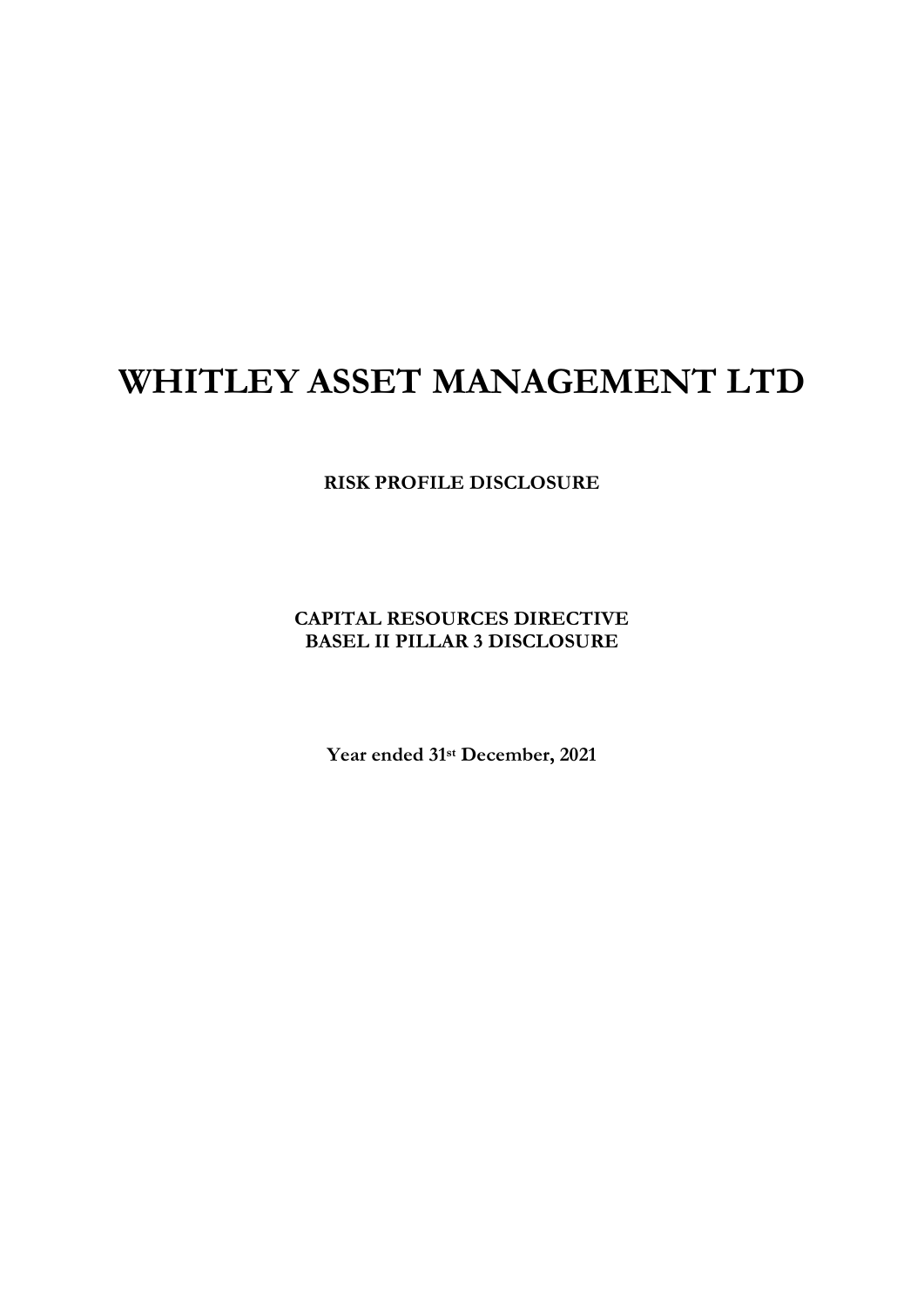# **CONTENTS**

|                                                | Page |
|------------------------------------------------|------|
| Introduction                                   | 2    |
| <b>Risk Management Policies and Objectives</b> | 2    |
| <b>Structure of Risk Management Function</b>   | 4    |
| <b>Remuneration Disclosure</b>                 | 5    |
| <b>Capital Resources</b>                       | 6    |
| <b>Integration into Business Strategy</b>      | 6    |
| <b>Internal Capital Adequacy Process</b>       |      |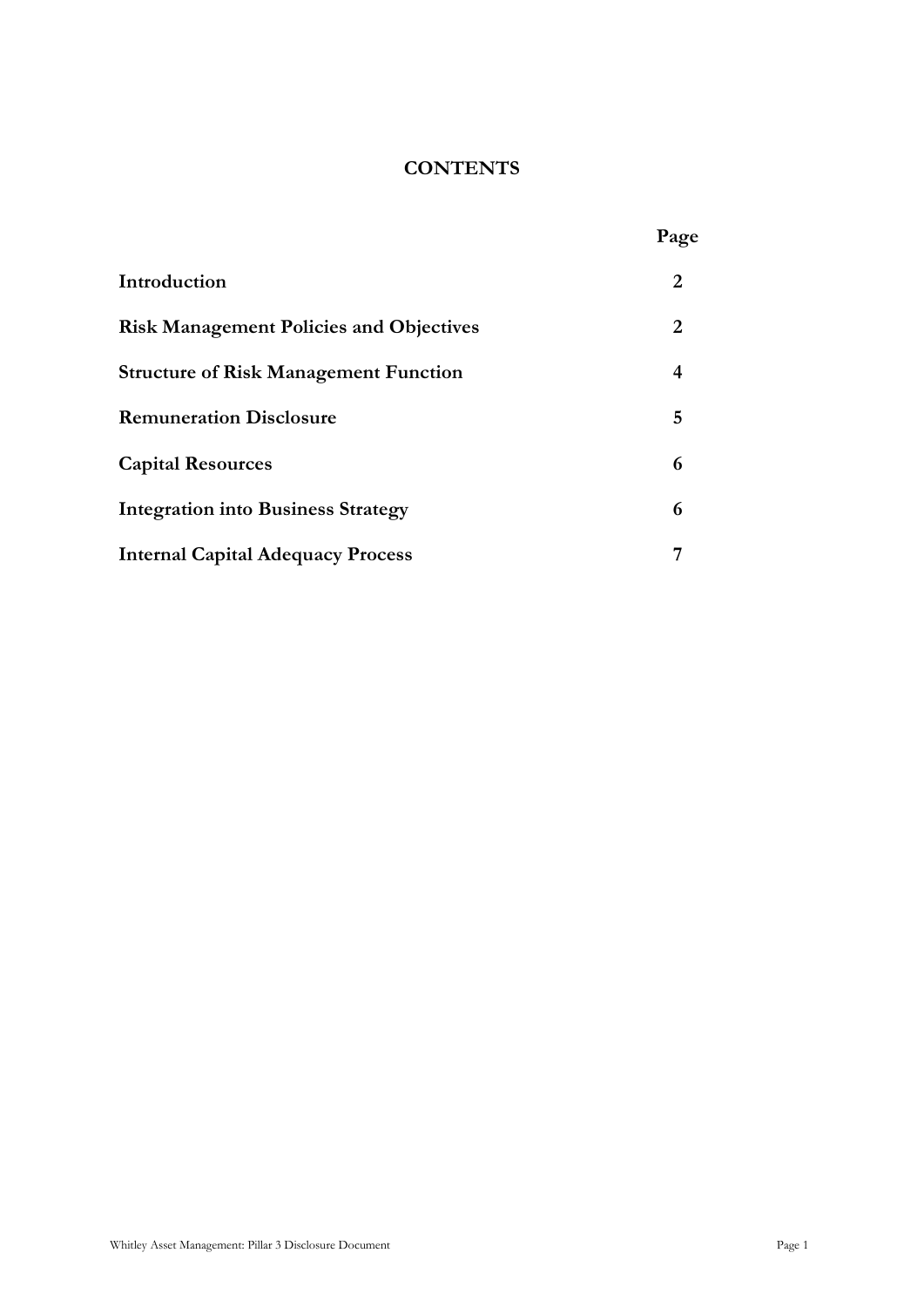# **INTRODUCTION**

Whitley Asset Management Ltd (the firm) is classified as a BIPRU firm and, as such, is required to comply with the three Pillars of Basel II (the Capital Requirements Directive). The three Pillars that make up the Capital Requirements Directive are set put below.

| Capital Requirements Directive  |                                                                                                                              |            |  |
|---------------------------------|------------------------------------------------------------------------------------------------------------------------------|------------|--|
| Pillar 1                        | Pillar 2                                                                                                                     | Pillar 3   |  |
| Minimum Capital<br>Requirements | Internal Capital Adequacy<br><b>Assessment Process</b><br>(ICAAP) and Supervisory<br>Review and Evaluation<br>Process (SREP) | Disclosure |  |

This document is designed to satisfy the requirements of Pillar 3 by setting out the firm's risk management objectives and policies.

The aim of Pillar 3 is to encourage market discipline by developing a set of disclosure requirements for investment firms and credit institutions that will allow other market participants to assess key pieces of information on a firm's capital, risk exposures and risk assessment processes. The disclosures are to be made public for the benefit of the market.

The firm does not use the IRB Approach when calculating its Credit Risk Capital Component. The firm is not subject to consolidated supervision.

All figures in this document are correct at 31<sup>st</sup> December, 2021 unless stated otherwise.

# **RISK MANAGEMENT POLICIES AND OBJECTIVES**

The firm is a limited company, wholly owned by one of its Directors. The company is authorised and regulated by the Financial Conduct Authority ("FCA") to provide investment management and financial advisory services. The firm's Financial Services Register number is 230690; authorisation was granted on 17th February, 2004. The firm provides investment management and advisory services to a number of wealthy individuals, families and associated trusts and small corporate bodies. The firm does not handle client money. The business seeks to provide an excellent service for its clients.

Where possible, the firm will attempt to manage all the risks that arise from its operations. Because of its permissions and activities the firm is not usually exposed to Credit Risk or Market Risk. The firm has considered the risks associated with its business and these are detailed later in this document.

The ways in which the firm manages the risks faced include producing key management information and using Board input to monitor and control specific risks.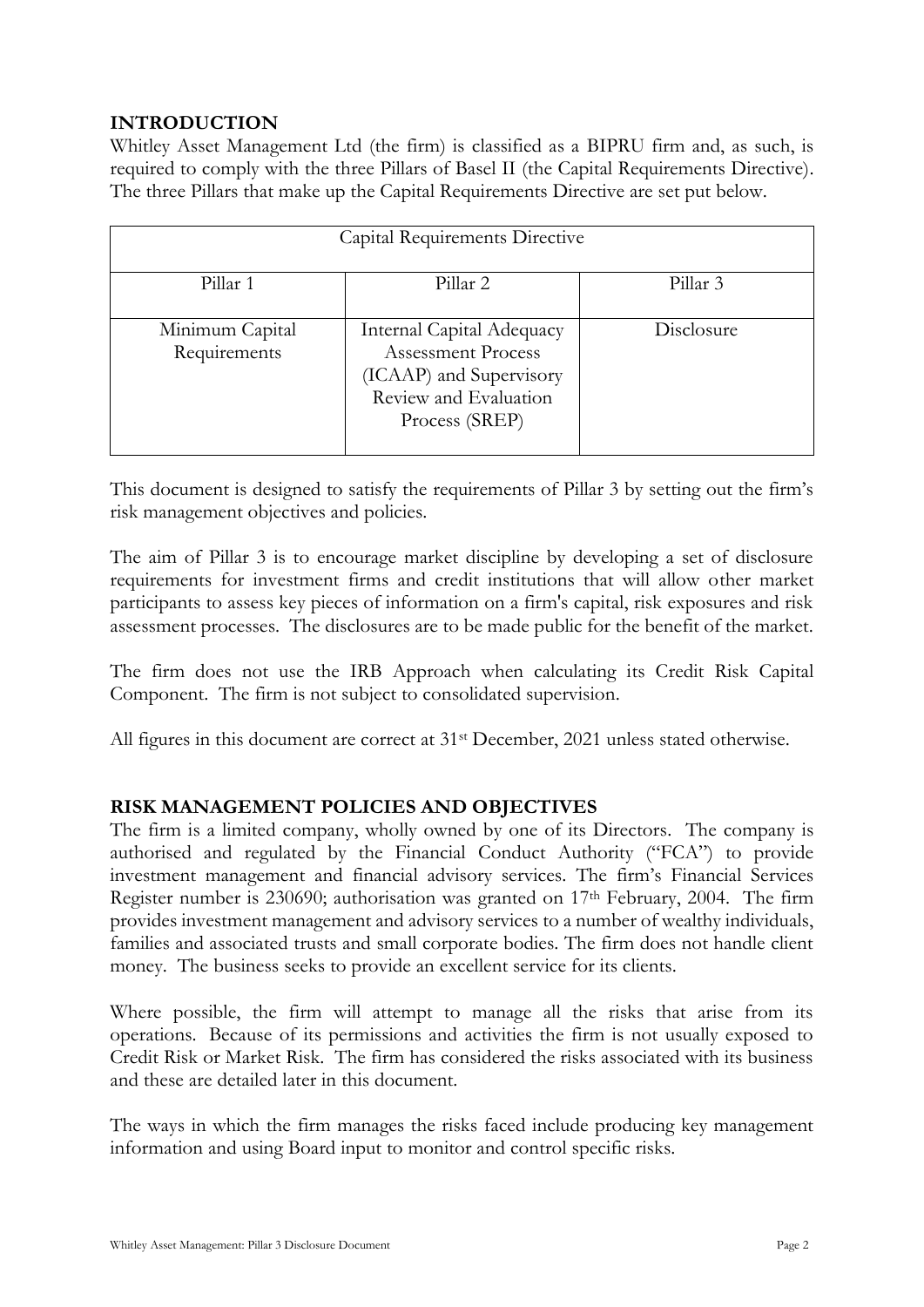## **Business Risk**

The board has carefully considered the various business risks faced by the firm. The most material business risk faced by the firm is in not achieving projected revenues. A significant fall in revenues would feed through to the company's profitability. Significant reductions in turnover could arise as a result of various factors such as a reduction in management fees/trail fees on existing portfolios due to dependence on market values; the loss of a significant portion of the client base; or competitive or economic pressure to reduce fee levels.

Management believes that these risks are mitigated as far as possible by using asset allocation strategies which provide well diversified portfolios and by building strong long term relationships with our clients and maintaining excellent levels of service.

# **Operational Risk**

Operational risk is the risk to the firm resulting from inadequate or failed internal processes or external events such as regulation and also legal and fraud risks. In general terms the firm seeks to mitigate operational risk by:

- recruiting and retaining high-quality professional staff
- adopting robust policies and procedures for anti-money laundering, regulatory compliance and financial matters
- reviewing and updating internal policies and procedures on a rolling basis
- continually monitoring the firm's activities using a risk based plan
- ensuring that IT is regularly tested and all systems kept up to date
- maintaining appropriate cash reserves to ensure there is working capital available when required
- holding appropriate Professional Indemnity and general office insurances

Under Pillar 1 the firm calculates its FOR (Fixed Overhead Requirement), based upon a review of its most recent accounts and its business plan; this equates to one quarter of the firm's relevant annual expenditure. In addition to this firms are required to assess the actual level of additional risk not covered by the FOR to determine whether additional capital should also be set aside.

# **Other Risks**

- *Credit risk* Whitley Asset Management does not undertake regular trading on its own account; the board believes that the firm faces minimal credit risk.
- *Market risk*  Whitley Asset Management does not undertake regular trading on its own account; the board believes that the firm faces minimal market risk.
- *Residual risk (risk of failure of credit risk mitigation techniques) -* does not apply.
- *Liquidity risk* Whitley Asset Management does not undertake regular trading on its own account; in accordance with the overall liquidity adequacy rules set out in BIPRU 12.2.1R the firm ensures that it maintains adequate liquid resources to ensure that there is no significant risk that liabilities cannot be met as they fall due.
- *Concentration risk* Whitley Asset Management does not undertake regular trading on its own account; the board believes that the firm faces minimal concentration risk.
- *Securitisation risk –* the firm does not have any securitised assets.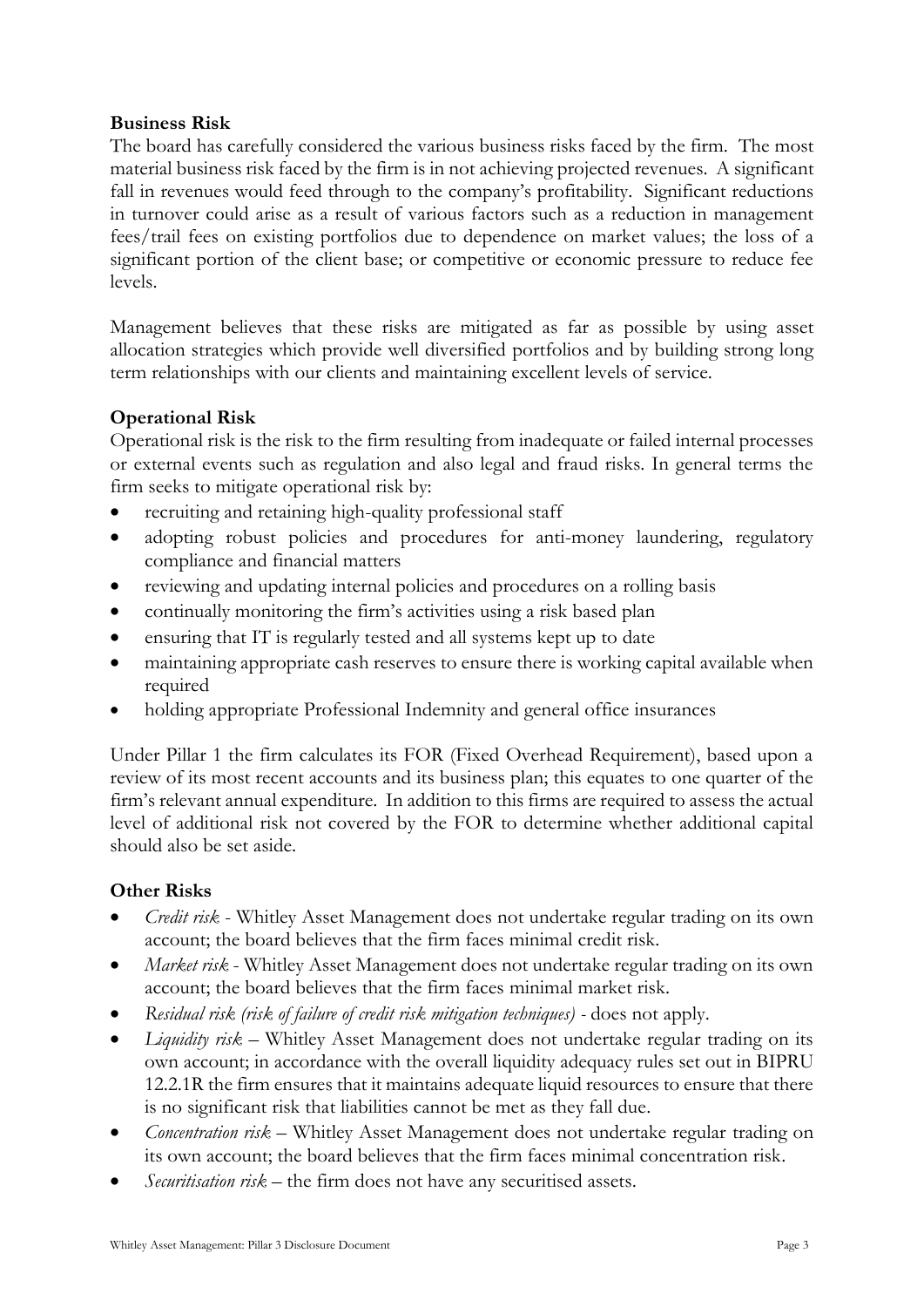- *Insurance risk* only applies to insurance companies.
- *Pension obligation risk* the firm currently has no pension obligations.

## **RISK MANAGEMENT FUNCTION**

The directors take risk management seriously and have regular directors'/general staff meetings at which risk may be discussed. As the company is run by two directors and has a small number of executive staff, there is no need to set up a separate risk committee. The risk aspect of any new potential business is discussed before it is taken forward; ongoing business risk is regularly reviewed; regular regulatory compliance work is undertaken to ensure risk of non-compliance is minimised.

#### **Risk Reporting and Management Systems**

There are a number of reports and processes that are employed by the firm to enable key risks to be identified, reported to appropriate personnel for consideration and, where required, action and managed. These include:

#### Compliance Risk Assessment

This is an assessment of all relevant risks that the firm is likely to face in the next twelve months and is carried out on an annual basis. The outcome is discussed by the Board and is used as the basis for the firm's compliance monitoring for the following period.

#### Compliance Resource Assessment

This assessment determines the level of compliance resource required by the firm (both internal and external) for the period covered by the compliance risk assessment and will identify shortfalls in resourcing that could lead to compliance weaknesses and breaches. This is performed annually and is discussed by the firm's Board.

#### Money Laundering Risk Assessment

A forward looking annual assessment of the risks the firm faces from money laundering and wider financial crime. The MLRO will use this assessment to drive the necessary anti financial crime initiatives within the firm.

#### Compliance Oversight Officer's Report

An annual consideration of the standard of the firm's compliance over the preceding year; this report is presented to the Board for consideration and action as necessary.

#### MLRO Report

An annual consideration of the standard of the firm's anti money laundering and other financial crime practices over the preceding year. The report is presented to the Board for consideration and action as necessary.

#### Treating Customers Fairly ("TCF") Review

An annual update and assessment of the firm's TCF profile. This is discussed and approved by the Board.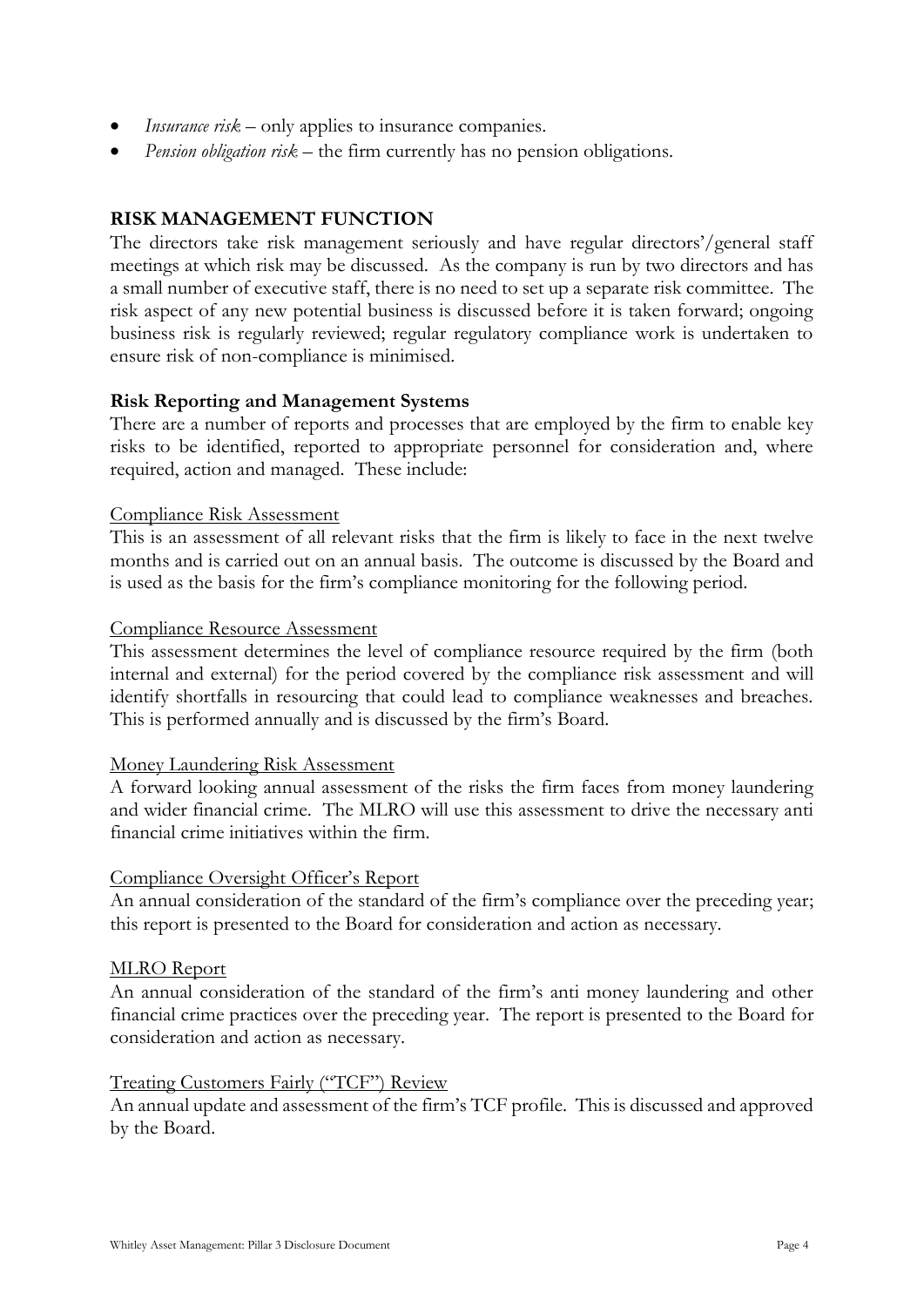# **REMUNERATION**

# Remuneration Committee

No separate remuneration committee exists; this function is instead undertaken by the firm's directors and is deemed proportionate to the size and nature of the firm.

## External consultants

No external consultants have been engaged on remuneration matters.

# Remuneration policy for executive directors and other senior managers with a material impact on the firm's risk profile ('Code Staff')

The overall policy is that the remuneration of executive directors and any other Code Staff should comply with the BIPRU Remuneration Code (SYSC 19C), with an appropriate balance being struck between financial performance and risk management. For the purposes of this disclosure note the directors have decided that only the firm's directors currently fall within the requirements of the Code and this disclosure.

- Part of the remuneration of executive directors and any other Code Staff depends on individual performance, using predetermined goals to motivate and reward success.
- Part of the remuneration of executive directors and any other Code Staff depends on the general profitability of the firm as a whole.
- Personal reviews of the executive directors and any other Code Staff are carried out at least annually to assess their performance in meeting individual and strategic objectives. These reviews are reflected in pay reviews which take effect from 1st January each year as well as in awards of variable pay.

# Remuneration policy for non-executive director

Non-executive director remuneration is reviewed on an annual basis by the executive directors. The non-executive director receives a basic salary and variable pay based on income received by the firm from clients introduced by him. He does not participate in any performance pay scheme, nor does he receive any pension payment (other than being enrolled to the firm's workplace pension scheme) or other benefits.

## Information on link between pay and performance

The policy in relation to the various elements of remuneration structures for executive directors and other Code Staff is set out below:

(a) Basic salary

Basic pay for executive directors (as for all employees) is market related thus ensuring a competitive salary that fairly reflects the market rate, skill, experience and expertise for the role. Individual development and progression is reflected through the annual salary and personal review processes. Salaries are reviewed annually.

(b) Variable pay

In addition to their basic salary, Code Staff have an element of their annual pay linked to the profitability of the firm as a whole. No employee is set targets which could give them an incentive to act in a manner which might undermine effective risk management. Directors' variable pay is awarded separately from their salaries.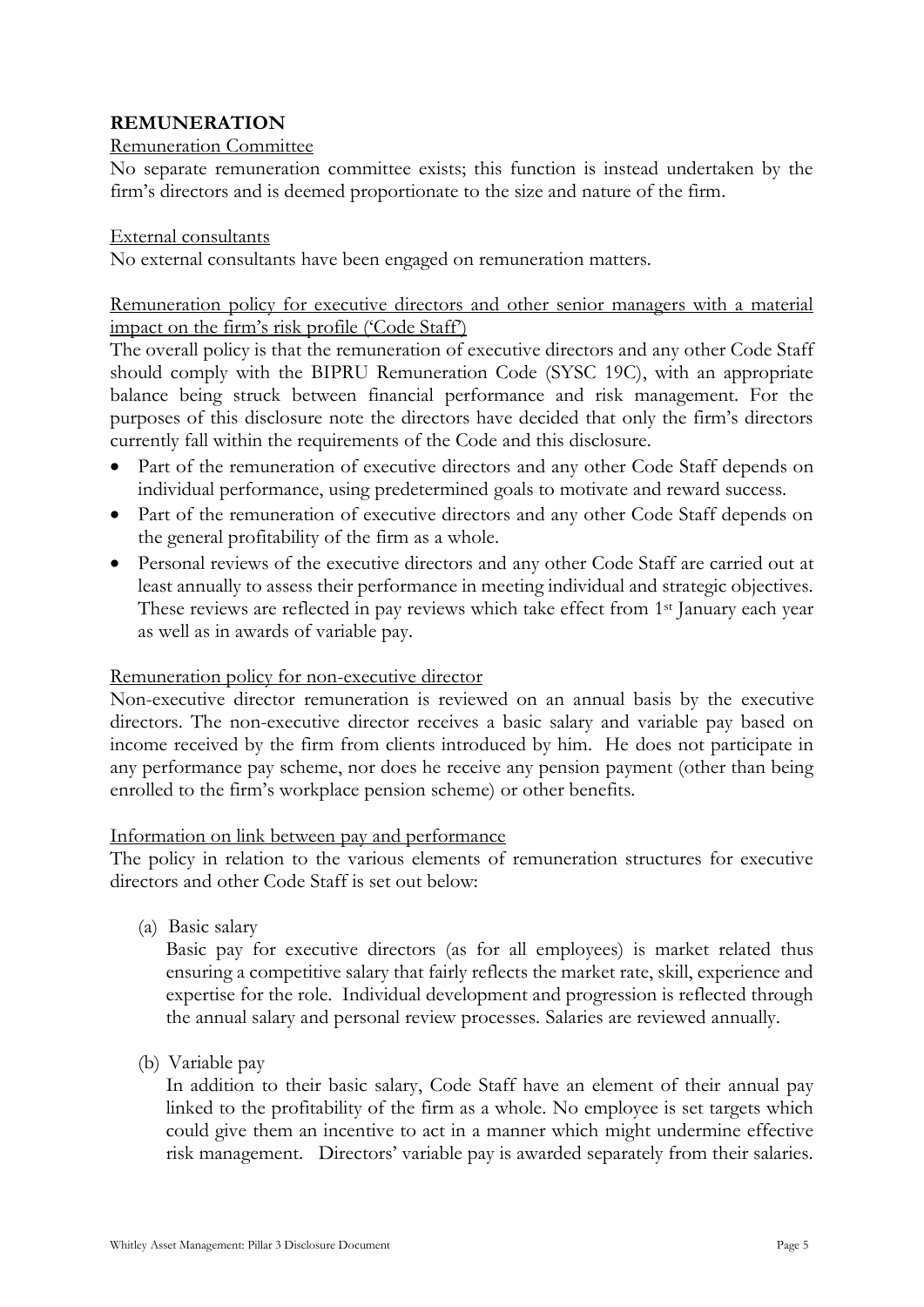One director, being the firm's sole shareholder, receives his variable pay in the form of dividends which are declared following an assessment of the firm's profitability.

There was no minimum amount of variable pay. During the year ended 31<sup>st</sup> December, 2021, variable pay for the executive directors ranged from 78% to 94% of total pay.

(c) Benefits

One director has a mobile telephone provided by the firm. The directors may elect to take part of their variable pay in the form of contributions to a SIPP. No other benefits are provided for the executive directors.

(d) Service contracts

The executive directors have entered into contracts that can be terminated by either party on three months' notice or by the payment by the firm of an amount equivalent to three months' remuneration.

Non-executive directors are appointed by letter for an initial term of three years, renewable if mutually agreeable for further years.

#### Aggregate quantitative information on remuneration

The total aggregated remuneration for the firm's directors in the year ended 31st December, 2021 was £2,088,602.

## **CAPITAL RESOURCES**

The firm's capital resources comprise entirely share capital and audited reserves.

|                            | 31 <sup>st</sup> December, 2021 | 31 <sup>st</sup> December, 2020 |
|----------------------------|---------------------------------|---------------------------------|
|                            | $f_{.}^{.000}$                  | $f_{.}^{.000}$                  |
| Tier 1                     |                                 |                                 |
| Share Capital              |                                 |                                 |
| Profit & Loss Account      | 8,239                           | 6,412                           |
| <b>Core Tier 1 Capital</b> | 8,239                           | 6,412                           |
| Tier 2                     |                                 |                                 |
| Nil                        |                                 |                                 |
| <b>Total Capital</b>       | 8,239                           | 6,412                           |

## **INTEGRATION INTO BUSINESS STRATEGY**

It is the intention of the firm to maintain sufficient capital resources to allow it to continue to operate profitably in its chosen sector and to provide a reasonable return for the firm's shareholder. In order to maintain this capital the firm must generate and retain appropriate